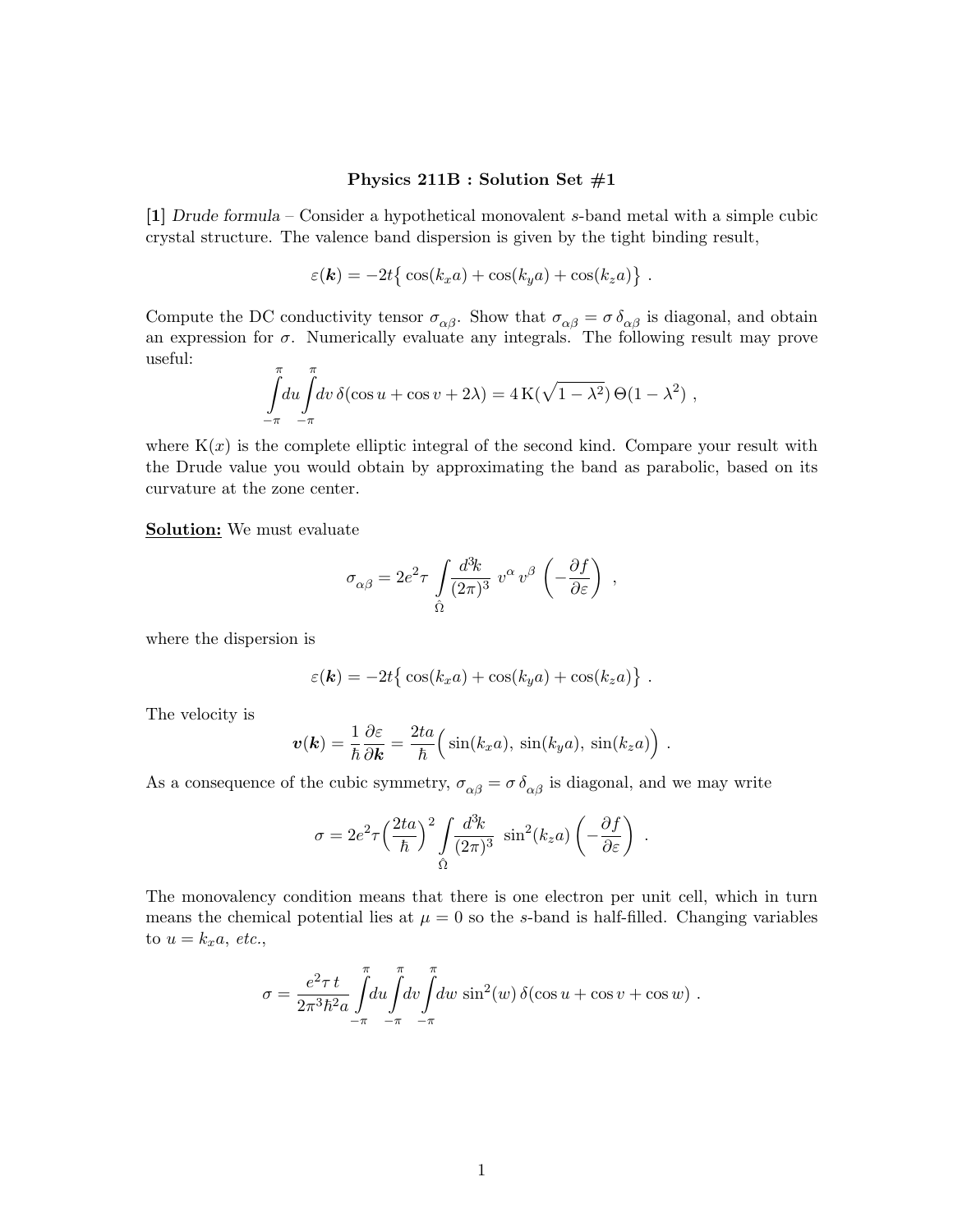We now use

$$
\mathcal{I}(\lambda) = \int_{-\pi}^{\pi} du \int_{-\pi}^{\pi} dv \, \delta(\cos u + \cos v + 2\lambda) \tag{1}
$$

$$
=4\int_{-1}^{1-2|\lambda|}\frac{1}{\sqrt{1-x^2}}\frac{1}{\sqrt{1-(x+2|\lambda|)^2}}
$$
(2)

$$
=4(1-|\lambda|)\int_{-1}^{1} \frac{ds}{\sqrt{(1+|\lambda|)^2-2(1+|\lambda|^2)s^2+(1-|\lambda|)^2/s^4}}
$$
(3)

$$
= \frac{8}{1+|\lambda|} \mathcal{K}\left(\frac{1-|\lambda|}{1+|\lambda|}\right) = 4\mathcal{K}\left(\sqrt{1-\lambda^2}\right). \tag{4}
$$

Thus,

$$
\sigma = \frac{8\mathcal{C}}{\pi^3} \cdot \frac{e^2 \tau t}{\hbar^2 a} \ . \tag{5}
$$

where

$$
\mathcal{C} = \int\limits_0^1 dx \sqrt{1 - x^2} \, \mathrm{K} \left( \sqrt{1 - \frac{1}{4} x^2} \right) \, .
$$

Numerical integration gives  $C \simeq 2.59011$ .

Expanding the dispersion about the zone center, we find

$$
\varepsilon(\mathbf{k}) = -6t + ta^2 \mathbf{k}^2 + \mathcal{O}(k^4) \tag{6}
$$

hence the effective mass is given by

$$
ta^2 \equiv \frac{\hbar^2}{2m^*} \quad \Longrightarrow \quad m^* = \frac{\hbar^2}{2ta^2} \ . \tag{7}
$$

The Drude conductivity is then

$$
\sigma = \frac{ne^2 \tau}{m^*} = ne^2 \tau \cdot \frac{2ta^2}{\hbar^2} = 2x \cdot \frac{e^2 \tau t}{\hbar^2 a} , \qquad (8)
$$

where  $x \equiv na^3$  is the dimensionless density, equal to the average number of electrons per unit cell  $(0 \le x \le 2)$ . For a monovalent metal, the band is half filled, and  $x = 1$ , and the prefactor  $2x$  is 2. The exact value of the prefactor is  $8\mathcal{C}/\pi^3 \simeq 0.668$ .

[2] Thermal transport in a magnetic field – Consider a metal with a parabolic band  $\varepsilon(\mathbf{k}) =$  $\hbar^2 k^2/2m^*$  in the presence of a uniform magnetic field **B**. Use the Boltzmann equation\* to compute (a) the resistivity tensor  $\rho$ , (b) the thermal conductivity tensor  $\kappa$ , (c) the thermopower tensor  $Q$ , and  $(d)$  the Peltier tensor  $\Box$ . Assume T is small, and work to lowest nontrivial order in the temperature T. Also assume a constant relaxation time  $\tau$ . Does the Wiedemann-Franz law hold for the matrices  $\kappa$  and  $\rho$ ?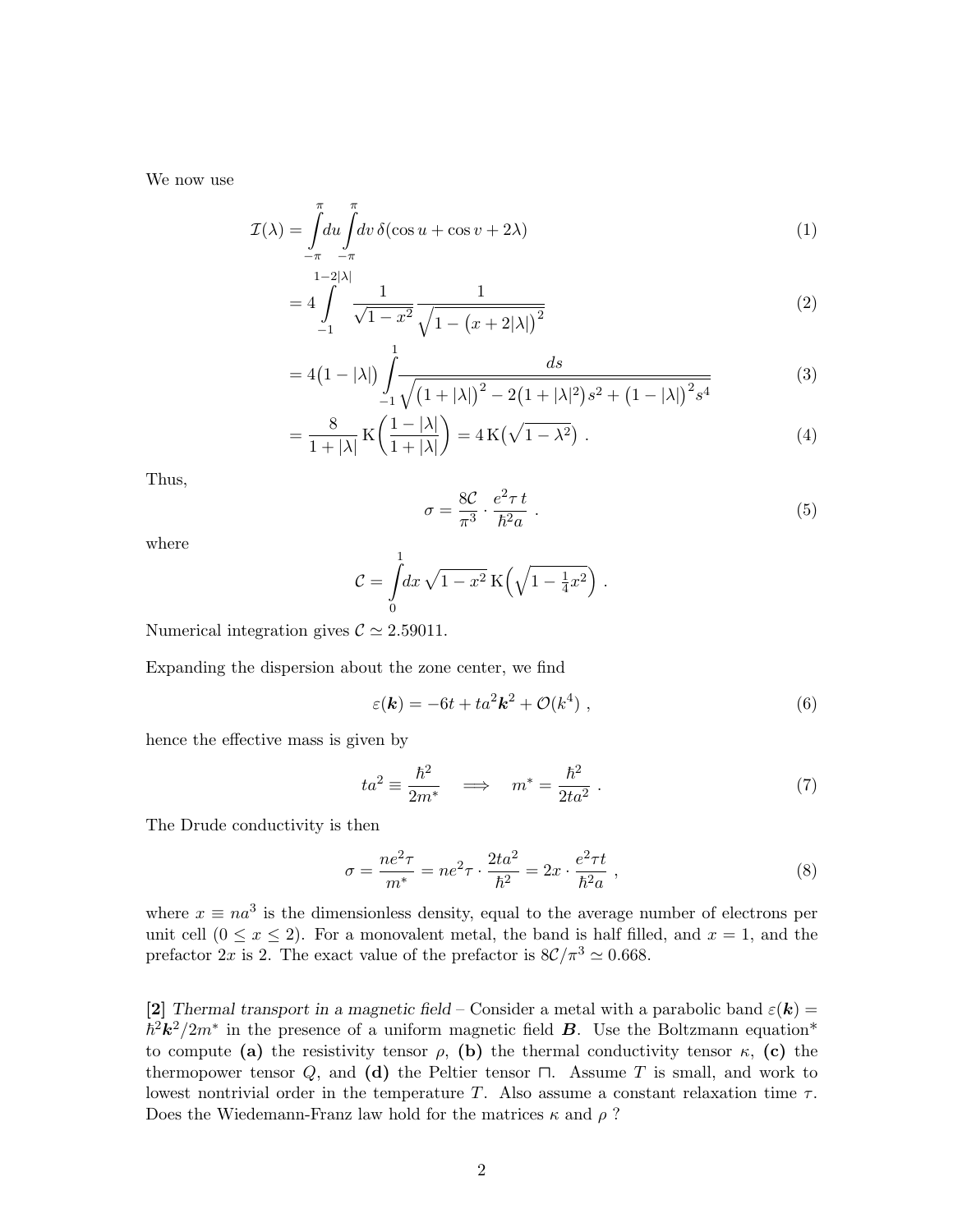Solution: We begin with the Boltzmann equation,

$$
\boldsymbol{v} \cdot \left[ e \boldsymbol{\mathcal{E}} + \frac{\varepsilon - \mu}{T} \boldsymbol{\nabla} T \right] \left( -\frac{\partial f}{\partial \varepsilon} \right) = \frac{e}{\hbar c} \boldsymbol{v} \times \boldsymbol{B} \cdot \frac{\partial \delta f}{\partial \boldsymbol{k}} - \frac{\delta f}{\tau} .
$$

We take  $\varepsilon(\mathbf{k}) = \hbar^2 \mathbf{k}^2 / 2m^*$ , and we write

$$
\delta\!f(\bm{k})=\bm{k}\cdot\bm{A}(\varepsilon)
$$

$$
\Rightarrow \t v_x \frac{\partial \delta f}{\partial k_y} - v_y \frac{\partial \delta f}{\partial k_x} = \frac{\hbar}{m^*} (k_x A_y - k_y A_x) ,
$$

from which we obtain the linear relations

$$
\begin{pmatrix} 1 & +\omega_{\rm c}\tau & 0 \\ -\omega_{\rm c}\tau & 1 & 0 \\ 0 & 0 & 1 \end{pmatrix} \begin{pmatrix} A_x \\ A_y \\ A_z \end{pmatrix} = \frac{\hbar\tau}{m^*} \frac{\partial f^0}{\partial \varepsilon} \begin{pmatrix} e\mathcal{E}_x + \frac{\varepsilon-\mu}{T} \partial_x T \\ e\mathcal{E}_y + \frac{\varepsilon-\mu}{T} \partial_y T \\ e\mathcal{E}_z + \frac{\varepsilon-\mu}{T} \partial_z T \end{pmatrix} .
$$

The solution is easily obtained:

$$
\begin{pmatrix} A_x \\ A_y \\ A_z \end{pmatrix} = \frac{\hbar \tau/m^*}{1+\omega_{\rm c}^2\tau^2}\,\frac{\partial f^0}{\partial \varepsilon}\,\begin{pmatrix} 1 & -\omega_{\rm c}\tau & 0 \\ +\omega_{\rm c}\tau & 1 & 0 \\ 0 & 0 & 1+\omega_{\rm c}^2\tau^2 \end{pmatrix} \begin{pmatrix} e\mathcal{E}_x + \frac{\varepsilon-\mu}{T}\,\partial_x T \\ e\mathcal{E}_y + \frac{\varepsilon-\mu}{T}\,\partial_y T \\ e\mathcal{E}_z + \frac{\varepsilon-\mu}{T}\,\partial_z T \end{pmatrix} \; . \label{eq:Asymptotic}
$$

The electrical and thermal currents are given by

$$
j_{\alpha} = -\frac{2e}{3\hbar} \int d\varepsilon \, g(\varepsilon) \, \varepsilon \, \mathcal{A}_{\alpha}
$$

$$
j_{\alpha}^{q} = \frac{2}{3\hbar} \int d\varepsilon \, (\varepsilon - \mu) \, g(\varepsilon) \, \varepsilon \, \mathcal{A}_{\alpha} \, .
$$

We now read off the transport coefficients from the relations

$$
\begin{aligned}\nj &= \rho^{-1} \mathcal{E} - \rho^{-1} Q \nabla T \\
j_q &= \Box \rho^{-1} \mathcal{E} - (\kappa + \Box \rho^{-1} Q) \nabla T \ .\n\end{aligned}
$$

We find

$$
\rho^{-1} = \frac{2e}{3m} \int d\varepsilon \, g(\varepsilon) \, \varepsilon \, \left( -\frac{\partial f}{\partial \varepsilon} \right) \frac{\tau}{1 + \omega_c^2 \tau^2} \begin{pmatrix} 1 & -\omega_c \tau & 0 \\ +\omega_c \tau & 1 & 0 \\ 0 & 0 & 1 + \omega_c^2 \tau^2 \end{pmatrix}
$$

$$
\rho^{-1} Q = -\frac{2e}{3m^*} \int d\varepsilon \, g(\varepsilon) \frac{\varepsilon(\varepsilon - \mu)}{T} \begin{pmatrix} -\frac{\partial f}{\partial \varepsilon} \end{pmatrix} \frac{\tau}{1 + \omega_c^2 \tau^2} \begin{pmatrix} 1 & -\omega_c \tau & 0 \\ +\omega_c \tau & 1 & 0 \\ 0 & 0 & 1 + \omega_c^2 \tau^2 \end{pmatrix}
$$

$$
\Pi \rho^{-1} = -\frac{2e}{3m^*} \int d\varepsilon \, (\varepsilon - \mu) \, g(\varepsilon) \, \varepsilon \, \left( -\frac{\partial f}{\partial \varepsilon} \right) \frac{\tau}{1 + \omega_c^2 \tau^2} \begin{pmatrix} 1 & -\omega_c \tau & 0 \\ +\omega_c \tau & 1 & 0 \\ 0 & 0 & 1 + \omega_c^2 \tau^2 \end{pmatrix}
$$

$$
\kappa + \Pi \rho^{-1} Q = \frac{2}{3m^*} \int d\varepsilon \, g(\varepsilon) \, \frac{\varepsilon \, (\varepsilon - \mu)^2}{T} \begin{pmatrix} -\frac{\partial f}{\partial \varepsilon} \end{pmatrix} \frac{\tau}{1 + \omega_c^2 \tau^2} \begin{pmatrix} 1 & -\omega_c \tau & 0 \\ +\omega_c \tau & 1 & 0 \\ 0 & 0 & 1 + \omega_c^2 \tau^2 \end{pmatrix}
$$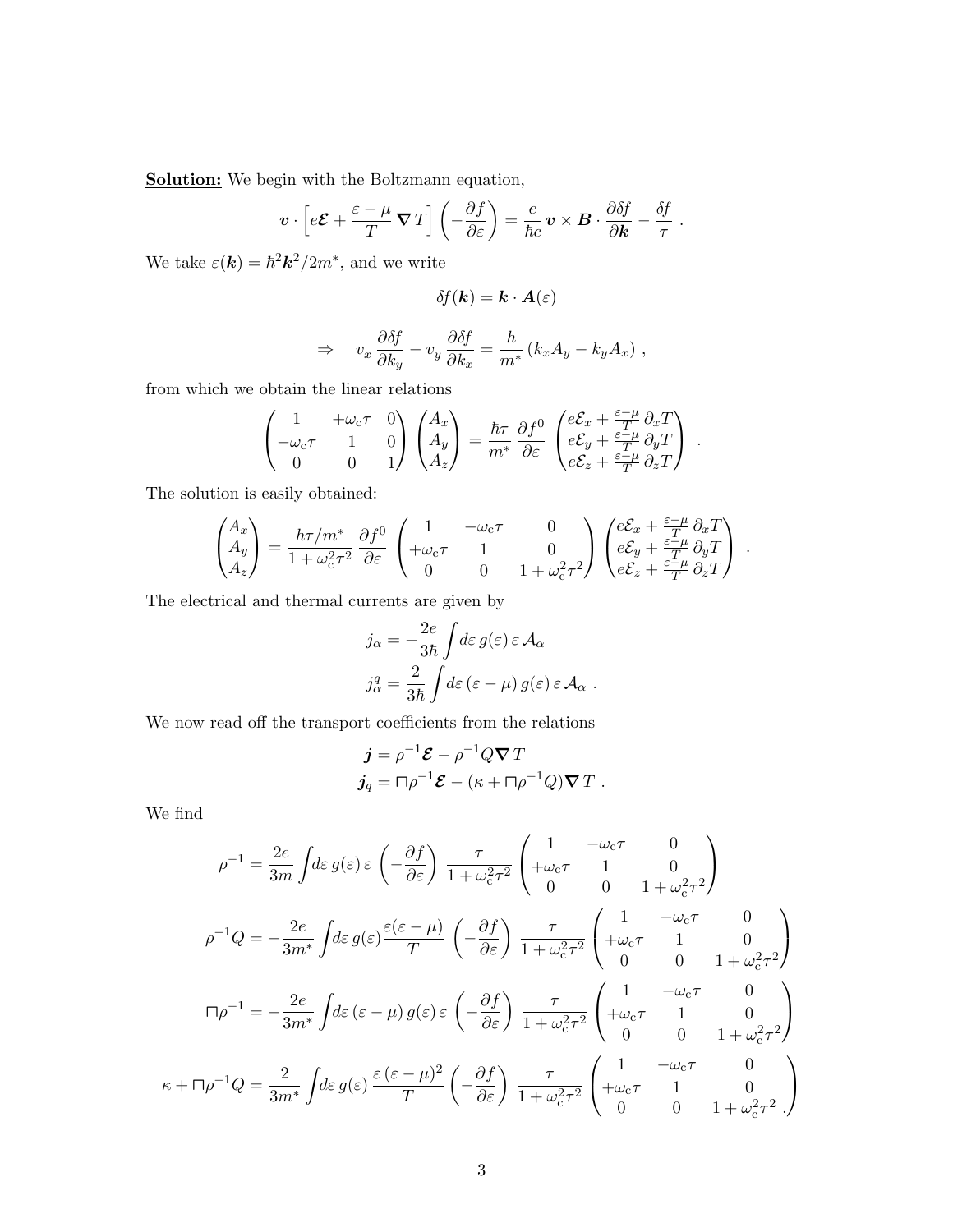We evaluate the integrals using the Sommerfeld expansion, and invoking the density of states √

$$
g(\varepsilon) = \frac{\sqrt{2} (m^*)^{3/2}}{\pi^2 \hbar^3} \sqrt{\varepsilon}.
$$

With an energy-independent relaxation time  $\tau$ , we obtain

$$
\varrho^{-1} = \sigma = \frac{ne^2 \tau}{m^*} \frac{1}{1 + \omega_c^2 \tau^2} \begin{pmatrix} 1 & -\omega_c \tau & 0 \\ +\omega_c \tau & 1 & 0 \\ 0 & 0 & 1 + \omega_c^2 \tau^2 \end{pmatrix}
$$

The quantity  $\rho^{-1}Q$  is proportional to the same matrix as is  $\rho^{-1}$ , and one readily finds that Q is a multiple of the unit matrix,

$$
Q = -\frac{\pi^2 k_\text{B}^2 T}{2 e \varepsilon_\text{F}} \cdot \mathbb{I}.
$$

Here we have used the results

$$
\int d\varepsilon \, g(\varepsilon) \, \varepsilon \, (\varepsilon - \mu) \left( -\frac{\partial f}{\partial \varepsilon} \right) = \frac{1}{2} \pi^2 (k_{\text{B}} T)^2 g(\mu) + \mathcal{O}(T^4)
$$
\n
$$
g(\varepsilon_{\text{F}}) = \frac{m^* k_{\text{F}}}{\pi^2 \hbar^2} = \frac{3n}{2\varepsilon_{\text{F}}}.
$$

We also find

$$
\Box = T Q^{\rm t}(-B) = -\frac{\pi^2 (k_{\rm B} T)^2}{2e \varepsilon_{\rm F}} \cdot \mathbb{I}.
$$

Finally, the thermal conductivity tensor is

$$
\kappa = \frac{1}{3}\pi^2 k_B^2 T \frac{n\tau/m^*}{1 + \omega_c^2 \tau^2} \begin{pmatrix} 1 & -\omega_c \tau & 0 \\ +\omega_c \tau & 1 & 0 \\ 0 & 0 & 1 + \omega_c^2 \tau^2 \end{pmatrix}
$$

Thus, the Wiedemann-Franz law,

$$
\kappa = \frac{\pi^2}{3e^2} k_\mathrm{B}^2 T \, \rho^{-1}
$$

holds at the matrix level as well.

[3] Two bands – Calculate the frequency-dependent conductivity tensor for a direct gap semiconductor in the presence of a magnetic field  $\mathbf{B} = B\hat{z}$ . You should begin with the Boltzmann equation in the relaxation time approximation  $(f^0 \to \bar{f}^0, \delta f \to \delta \bar{f}$  for holes),

$$
\frac{\partial \delta f}{\partial t} - e \, \boldsymbol{v} \cdot \boldsymbol{\mathcal{E}} \, \frac{\partial f^0}{\partial \varepsilon} - \frac{e}{\hbar c} \, \boldsymbol{v} \times \boldsymbol{B} \cdot \frac{\partial \delta f}{\partial \boldsymbol{k}} = - \frac{\delta f}{\tau} \ ,
$$

and the conduction and valence band dispersions,

$$
\varepsilon_{\rm v}(\mathbf{k}) = \varepsilon_0^{\rm v} - \frac{1}{2} \hbar^2 m_{\alpha\beta}^{\rm v} - k^{\alpha} k^{\beta}
$$
  

$$
\varepsilon_{\rm c}(\mathbf{k}) = \varepsilon_0^{\rm c} + \frac{1}{2} \hbar^2 m_{\alpha\beta}^{\rm c} - k^{\alpha} k^{\beta}.
$$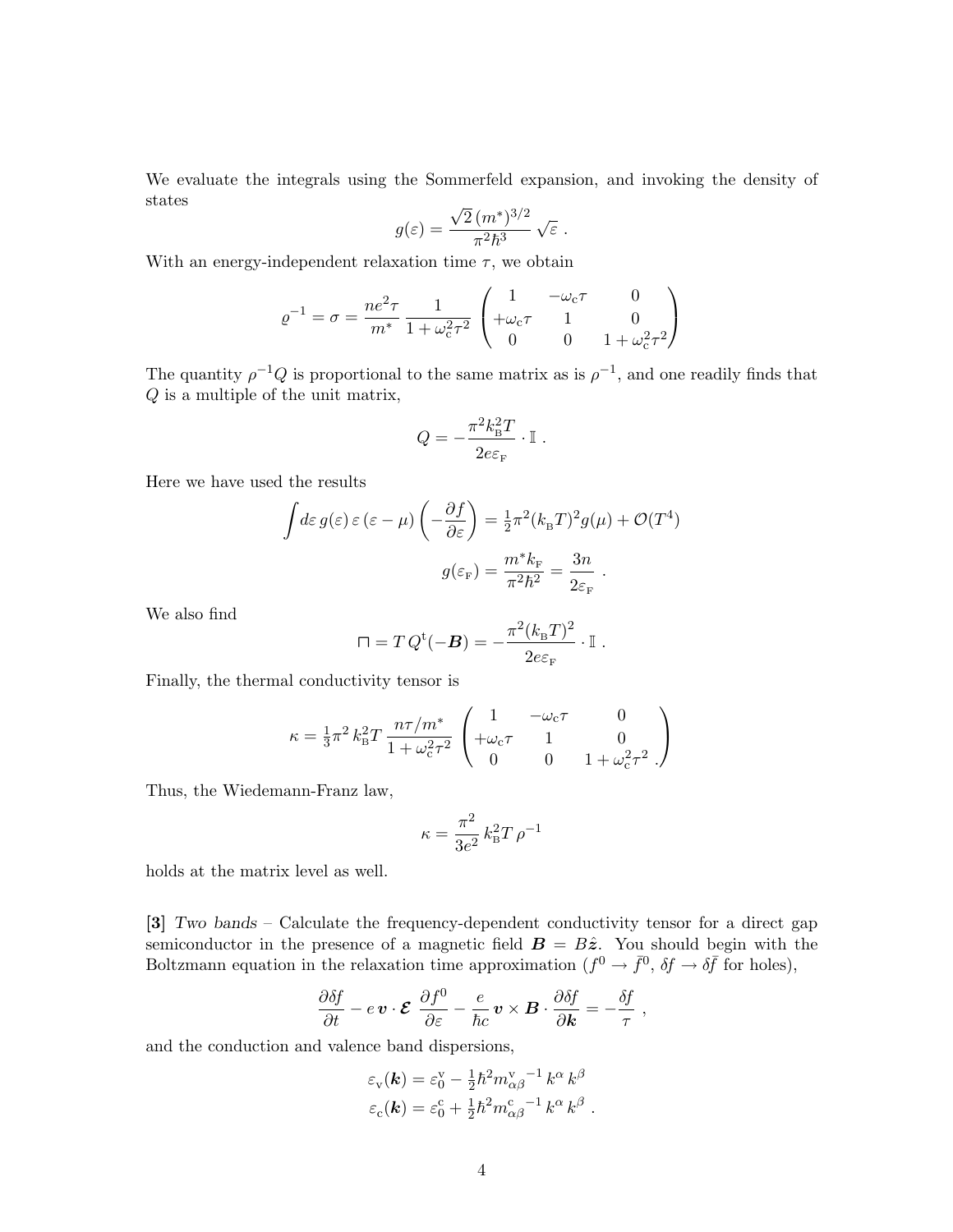Assume the two bands behave independently, and solve the two Boltzmann equations for the conduction electrons and valence holes. In each case, try a solution of the form

$$
\delta f(\mathbf{k},t) = k^{\mu} A^{\mu}(\varepsilon(\mathbf{k})) e^{-i\omega t}
$$

.

The currents are

$$
\begin{Bmatrix} \boldsymbol{j}_{\mathrm{c}} \\ \boldsymbol{j}_{\mathrm{v}} \end{Bmatrix} = 2e \int \frac{d^3k}{(2\pi)^3} \begin{Bmatrix} -\boldsymbol{v}_{\mathrm{c}} \,\delta f_{\mathrm{c}} \\ +\boldsymbol{v}_{\mathrm{v}} \,\delta \bar{f}_{\mathrm{v}} \end{Bmatrix}.
$$

Compute  $\sigma_{\alpha\beta}$  along principal axes of the effective mass tensors. You may assume that  $m^{\rm v}$ and  $m<sup>c</sup>$  commute, *i.e.* they have the same eigenvectors. You should further assume that **B** lies along a principal axis.

Solution: This problem is essentially solved in the notes in section 1.7. All that is left to do is to sum the contributions from the valence and conduction bands:

$$
\sigma_{xx}(\omega) = \frac{n_{\rm c}e^2 \tau_{\rm c}}{m_{\rm c,x}^*} \frac{1 - i\omega \tau_{\rm c}}{(1 - i\omega \tau_{\rm c})^2 + \omega_{\rm c,\perp}^2 \tau_{\rm c}^2} + \frac{p_{\rm v}e^2 \tau_{\rm v}}{m_{\rm v,x}^*} \frac{1 - i\omega \tau_{\rm v}}{(1 - i\omega \tau_{\rm v})^2 + \omega_{\rm c,\perp}^2 \tau_{\rm v}^2}
$$
\n
$$
\sigma_{xy}(\omega) = -\frac{n_{\rm c}e^2 \tau_{\rm c}}{\sqrt{m_{\rm c,x}^* m_{\rm c,y}^*}} \frac{\omega_{\rm c,\perp} \tau_{\rm c}}{(1 - i\omega \tau_{\rm c})^2 + \omega_{\rm c,\perp}^2 \tau_{\rm c}^2} + \frac{p_{\rm v}e^2 \tau_{\rm v}}{\sqrt{m_{\rm v,x}^* m_{\rm v,y}^*}} \frac{\omega_{\rm v,\perp} \tau_{\rm v}}{(1 - i\omega \tau_{\rm v})^2 + \omega_{\rm c,\perp}^2 \tau_{\rm v}^2}
$$
\n
$$
\sigma_{zz}(\omega) = \frac{n_{\rm c}e^2 \tau_{\rm c}}{m_{\rm c,z}^*} \frac{1}{1 - i\omega \tau_{\rm c}} + \frac{p_{\rm v}e^2 \tau_{\rm v}}{m_{\rm v,z}^*} \frac{1}{1 - i\omega \tau_{\rm v}}.
$$

[4] Spin disorder resistivity (for the brave only!) – Consider an isolated trivalent Tb impurity ion in a crystal field. Application of Hund's rules gives a total angular momentum  $J = 6$ . A cubic crystal field splits this 13-fold degenerate multiplet into six levels: two singlets, one doublet, and three triplets. The ground state is a singlet. Using the first Born approximation, calculate the temperature-dependent resistivity in a free electron model with a scattering Hamiltonian

$$
\mathcal{H}_{\text{imp}} = -A\,\left(g-1\right)\,\sum_{j=1}^{N_{\text{imp}}}\delta(\boldsymbol{r}-\boldsymbol{R}_j)\,\boldsymbol{S}\cdot\boldsymbol{J}_j/\hbar^2\;,
$$

where r and S are the conduction electron position and spin operators  $R_j$  and  $J_j$  are the impurity position and angular momentum of the  $j<sup>th</sup>$  Tb impurity. A is the strength of the exchange interaction, and  $g = \frac{3}{2}$  $\frac{3}{2}$  is the gyromagnetic factor.

(a) In general the relaxation time is energy-dependent:  $\tau = \tau(\varepsilon)$ . Show that the resistivity is given by  $\rho = m/ne^2\langle \tau \rangle$ , where the average is with respect to the weighting function  $\varepsilon g(\varepsilon)$  ( $-\partial f^0/\partial \varepsilon$ ). Show also that

$$
\frac{1}{\langle \tau \rangle} \leq \langle \tau^{-1} \rangle,
$$

which provides an upper bound for  $\rho$  which can often be computed.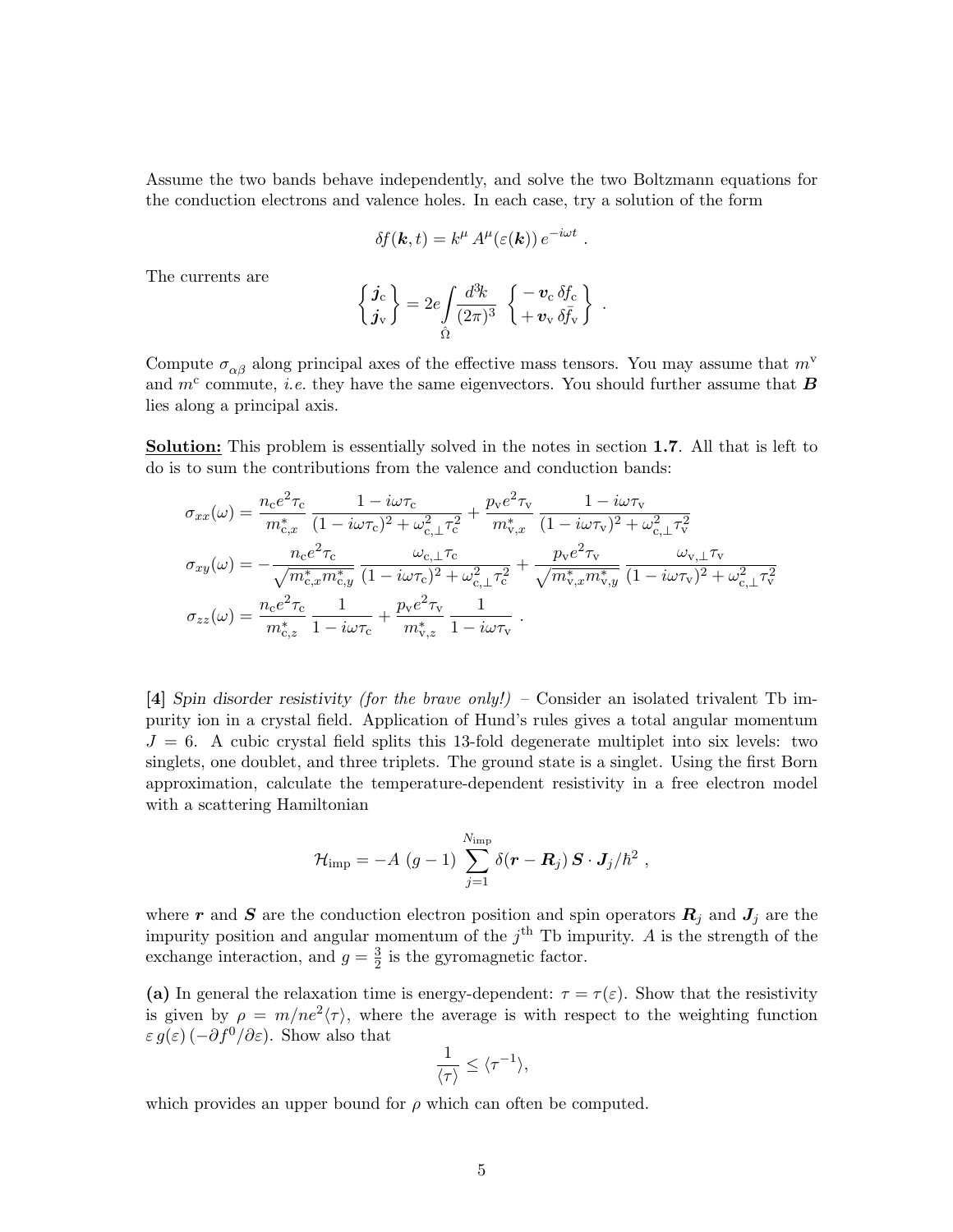(b) Use the results of (a) to derive the approximate expression for the resistivity  $\rho \simeq$  $\rho_0 p_{ij} Q_{ji}$ , where

$$
p_{ij} = \frac{e^{-E_i/k_{\rm B}T}}{\sum_k e^{-E_k/k_{\rm B}T}} \cdot \frac{(E_i - E_i)/k_{\rm B}T}{1 - e^{-(E_i - E_j)/k_{\rm B}T}}
$$
  
\n
$$
Q_{ij} = \frac{1}{2} |\langle i | J^+ | j \rangle|^2 + \frac{1}{2} |\langle i | J^- | j \rangle|^2 + |\langle i | J^z | j \rangle|^2,
$$

where the ionic energy levels are denoted by  $E_i$  and where the summations run over the  $(2J + 1)$  crystal field states. Show that

$$
\rho_0 = \frac{3\pi m\,(g-1)^2\,A^2\,n_{\rm imp}}{8e^2\hbar^3\varepsilon_{\rm F}}\ .
$$

(c) Show that the high temperature limiting value of  $\rho$  is  $J(J+1)\rho_0$ . This is often called the spin-disorder resistivity.

Solution: The collision term in Boltzmann equation is, from Fermi's golden rule,

$$
\mathcal{I}_{\mathbf{k}\sigma}[f] = \frac{2\pi}{\hbar} \sum_{ij} \sum_{\mathbf{k}'\sigma'} P_i \left| \left\langle j\mathbf{k}\sigma \left| \mathcal{H}_{\text{imp}} \right| i\mathbf{k}'\sigma' \right\rangle \right|^2 \delta(E_j + \varepsilon_{\mathbf{k}} - E_i - \varepsilon_{\mathbf{k}'}) f_{\mathbf{k}'\sigma'}(1 - f_{\mathbf{k}\sigma}) - \frac{2\pi}{\hbar} \sum_{ij} \sum_{\mathbf{k}'\sigma'} P_i \left| \left\langle f\mathbf{k}'\sigma \left| \mathcal{H}_{\text{imp}} \right| i\mathbf{k}\sigma' \right\rangle \right|^2 \delta(E_j + \varepsilon_{\mathbf{k}'} - E_i - \varepsilon_{\mathbf{k}}) f_{\mathbf{k}\sigma}(1 - f_{\mathbf{k}'\sigma'}) ,
$$

where  $P_i$  is the Boltzmann weight for the ion in state *i*:

$$
P_i = \frac{\exp(-E_i/k_\text{B}T)}{\sum_n \exp(-E_n/k_\text{B}T)}
$$

.

Using plane wave states  $\psi_{\mathbf{k}}(\mathbf{r}) = V^{-1/2} \exp(i \mathbf{k} \cdot \mathbf{r})$ , the matrix element is obtained:

$$
\langle j\mathbf{k}\sigma \left| \mathcal{H}_{\text{imp}} \right| i\mathbf{k}'\sigma' \rangle = -\frac{1}{V} A(g-1) \hbar^{-2} \sum_{\mathbf{R}} e^{i(\mathbf{k}-\mathbf{k}')\cdot \mathbf{R}} \langle j\sigma' \left| \right. \mathbf{S} \cdot \mathbf{J} \left| i\sigma \right. \rangle \, .
$$

We assume the impurity positions are uncorrelated, so that

$$
\overline{\left| \langle j\mathbf{k}\sigma \left| \mathcal{H}_{\text{imp}} \left| i\mathbf{k}'\sigma' \right\rangle \right|^2} = \frac{A^2 (g-1)^2}{\hbar^2 V^2} \left| \langle j\sigma' \left| \mathbf{S} \cdot \mathbf{J} \right| i\sigma \right\rangle \right|^2 \overline{\sum_{\mathbf{R},\mathbf{R}'} e^{i(\mathbf{k}-\mathbf{k}')\cdot (\mathbf{R}-\mathbf{R}')}}\n= \frac{N_{\text{imp}}}{V^2} \frac{A^2 (g-1)^2}{\hbar^4} \left| \langle j\sigma' \left| \mathbf{S} \cdot \mathbf{J} \right| i\sigma \right\rangle \right|^2 \left(1 + (N_{\text{imp}} - 1)\delta_{\mathbf{k}\mathbf{k}'}\right) .
$$

The term proportional to  $\delta_{kk'}$  cancels when inserted into the collision integral. We are left with

$$
\mathcal{I}_{\mathbf{k}\sigma}[f] = \frac{2\pi}{\hbar^5} A^2 (g-1)^2 n_{\rm imp} \sum_{ij\sigma'} \int \frac{d^3k'}{(2\pi)^3} \delta(E_j + \varepsilon_{\mathbf{k}'} - E_i - \varepsilon_{\mathbf{k}}) |\langle j\sigma' | \mathbf{S} \cdot \mathbf{J} | i\sigma \rangle|^2
$$

$$
\times \left\{ P_j f_{\mathbf{k}'\sigma'} (1 - f_{\mathbf{k}\sigma}) - P_i f_{\mathbf{k}\sigma} (1 - f_{\mathbf{k}'\sigma'}) \right\}.
$$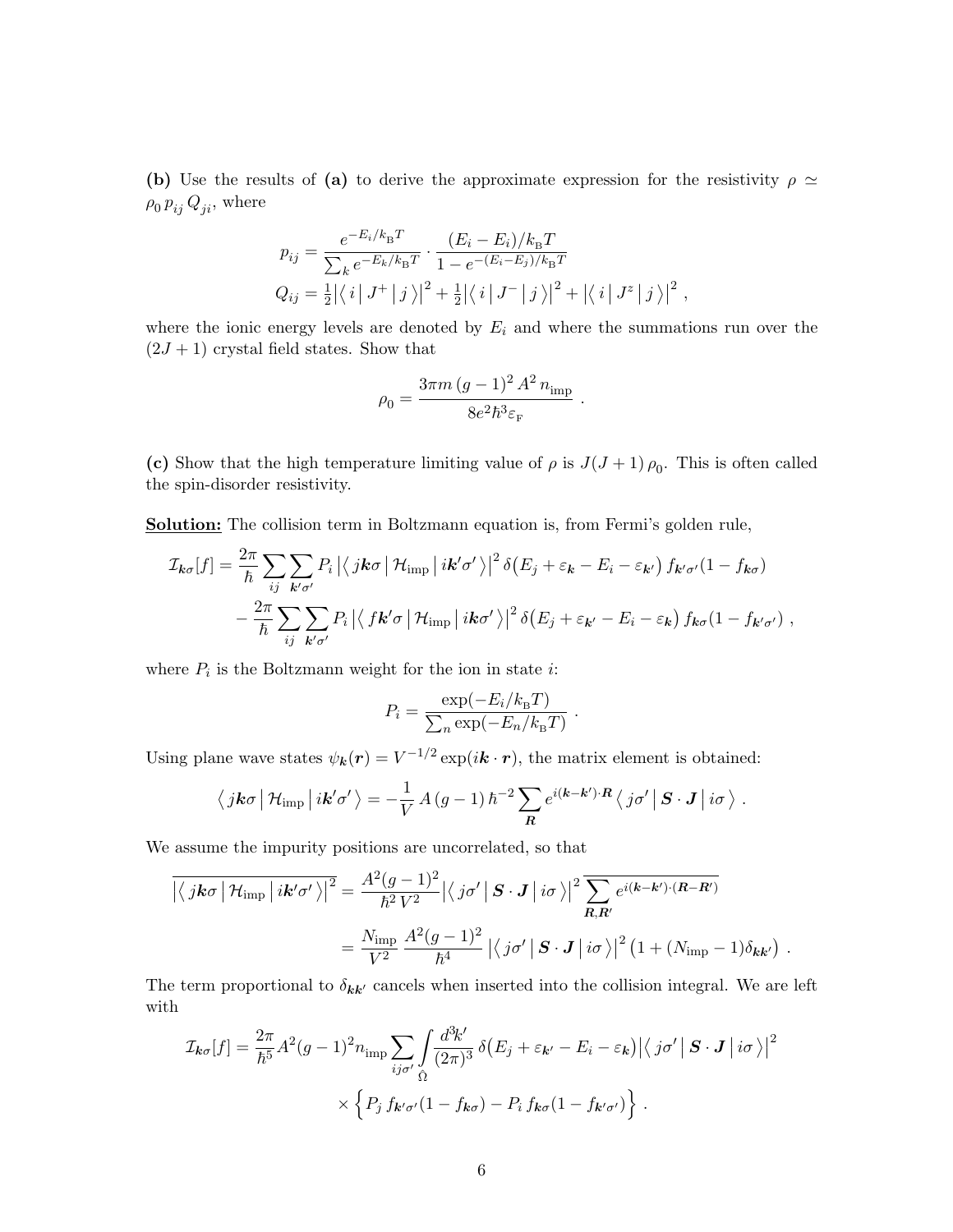Note that the Fermi-Dirac distribution  $f_{\mathbf{k}\sigma}^{0}$  is annihilated by  $\mathcal{I}$ :

$$
P_j f_{\mathbf{k}'\sigma'}^0(1 - f_{\mathbf{k}\sigma}^0) = \frac{e^{-\beta E_j}}{\sum_n e^{-\beta E_n}} \frac{1}{e^{\beta(\varepsilon_{\mathbf{k}'} - \mu)} + 1} \frac{e^{\beta(\varepsilon_{\mathbf{k}'} - \mu)}}{e^{\beta(\varepsilon_{\mathbf{k}'} - \mu)} + 1} \delta(E_j + \varepsilon_{\mathbf{k}'} - E_i - \varepsilon_{\mathbf{k}})
$$
  
= 
$$
\frac{e^{-\beta E_i}}{\sum_n e^{-\beta E_n}} \frac{e^{\beta(\varepsilon_{\mathbf{k}'} - \mu)}}{e^{\beta(\varepsilon_{\mathbf{k}'} - \mu)} + 1} \frac{1}{e^{\beta(\varepsilon_{\mathbf{k}'} - \mu)} + 1} \delta(E_j + \varepsilon_{\mathbf{k}'} - E_i - \varepsilon_{\mathbf{k}})
$$
  
= 
$$
P_i f_{\mathbf{k}\sigma}^0(1 - f_{\mathbf{k}'\sigma'}^0).
$$

We therefore write

$$
f_{\mathbf{k}\sigma} = f_{\mathbf{k}\sigma}^0 + \delta f_{\mathbf{k}\sigma} \qquad , \qquad f_{\mathbf{k}\sigma}^0 = f_{\mathbf{k}}^0 = \frac{1}{e^{\beta(\varepsilon_{\mathbf{k}} - \mu)} + 1}
$$

and find

$$
P_j (f_{\mathbf{k}'\sigma'}^0 + \delta f_{\mathbf{k}'\sigma'})(1 - f_{\mathbf{k}\sigma}^0 - \delta f_{\mathbf{k}\sigma}) - P_i (f_{\mathbf{k}\sigma}^0 + \delta f_{\mathbf{k}\sigma})(1 - f_{\mathbf{k}'\sigma'}^0 - \delta f_{\mathbf{k}'\sigma'})
$$
  
= 
$$
[P_j (1 - f_{\mathbf{k}\sigma}^0) + P_i f_{\mathbf{k}\sigma}^0] \delta f_{\mathbf{k}'\sigma'} - [P_j f_{\mathbf{k}'\sigma'}^0 + P_i 1 - f_{\mathbf{k}'\sigma'}^0] \delta f_{\mathbf{k}\sigma}.
$$

The Boltzmann equation then takes the form

$$
ev_{\mathbf{k}} \cdot \mathcal{E} \left( -\frac{\partial f}{\partial \varepsilon} \right) = \frac{2\pi}{\hbar^5} A^2 (g-1)^2 n_{\text{imp}} \sum_{ij\sigma'} \left| \left\langle j\sigma' \right| \mathbf{S} \cdot \mathbf{J} \right| i\sigma \right\rangle \Big| ^2
$$
  
\$\times \int\_{\hat{\Omega}} \frac{d^3 k'}{(2\pi)^3} \delta(E\_j + \varepsilon\_{\mathbf{k'}} - E\_i - \varepsilon\_{\mathbf{k}} \right\} \left[ P\_j (1 - f\_{\mathbf{k}\sigma}^0) + P\_i f\_{\mathbf{k}\sigma}^0 \right] \delta f\_{\mathbf{k'}\sigma'}\$  
-\left[ P\_j f\_{\mathbf{k'}\sigma'}^0 + P\_i (1 - f\_{\mathbf{k'}\sigma'}^0) \right] \delta f\_{\mathbf{k}\sigma} \Big\} .

We now sum both sides on  $\sigma$  and divide by two. Using

$$
\sum_{\sigma} \left| \left\langle j\sigma' \right| \mathbf{S} \cdot \mathbf{J} \right| i\sigma \rangle \right|^{2} = \sum_{\sigma} \left\langle j \left| J^{\alpha} \right| i \right\rangle \left\langle i \left| J^{\beta} \right| j \right\rangle \times \left\langle \sigma' \right| S^{\alpha} \left| \sigma \right\rangle \left\langle \sigma \right| S^{\beta} \left| \sigma' \right\rangle
$$

$$
= \frac{1}{3} \hbar^{2} S(S+1) \delta^{\alpha\beta} \left\langle j \right| J^{\alpha} \left| i \right\rangle \left\langle i \right| J^{\beta} \left| j \right\rangle
$$

$$
= \frac{1}{4} \hbar^{2} \left| \left\langle j \right| \mathbf{J} \left| i \right\rangle \right|^{2},
$$

we obtain

$$
ev_{\mathbf{k}} \cdot \mathcal{E}\left(-\frac{\partial f}{\partial \varepsilon}\right) = \frac{2\pi}{\hbar^5} A^2 (g-1)^2 n_{\rm imp} \sum_{ij} |\langle j | J | i \rangle|^2 \int_{\hat{\Omega}} \frac{d^3 k'}{(2\pi)^3} \delta(E_j + \varepsilon_{\mathbf{k'}} - E_i - \varepsilon_{\mathbf{k}})
$$

$$
\times \left\{ \left[ P_j \left( 1 - f_{\mathbf{k}\sigma}^0 \right) + P_i f_{\mathbf{k}\sigma}^0 \right] \delta f_{\mathbf{k'}\sigma'} - \left[ P_j \, f_{\mathbf{k'}\sigma'}^0 + P_i \, 1 - f_{\mathbf{k'}\sigma'}^0 \right] \delta f_{\mathbf{k}\sigma} \right\} \, .
$$

It is convenient to define the structure factor

$$
S(u) \equiv \sum_{ij} P_i |\langle j | \mathbf{J} | i \rangle|^2 \delta(u - E_j + E_i) . \tag{9}
$$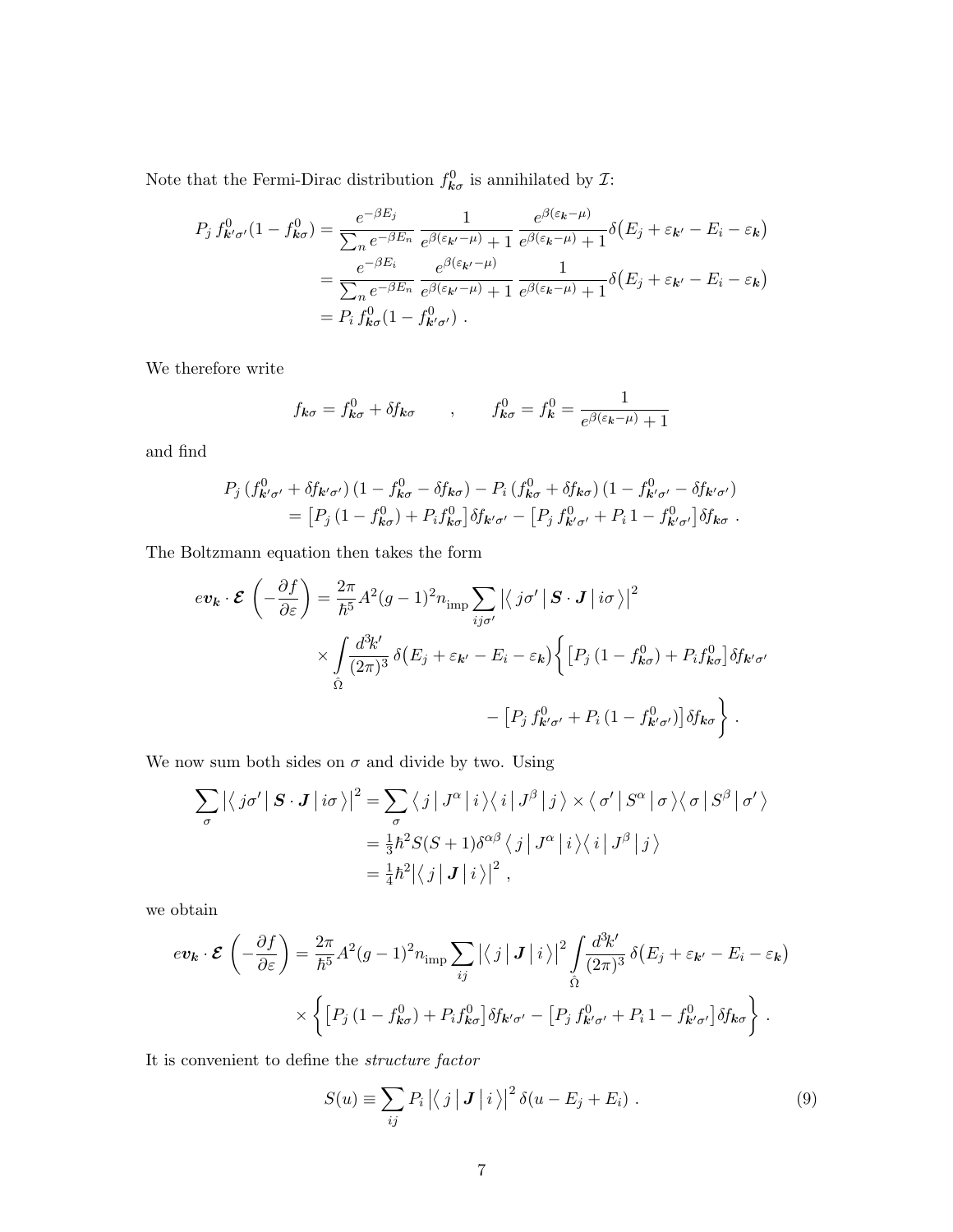Note that  $S(-u) = e^{-\beta u} S(u)$ .

We assume a solution of the form

$$
\delta f_{\bm{k}} = e \tau(\varepsilon_{\bm{k}}) \cdot \bm{\mathcal{E}} \, \frac{\partial f^0}{\partial \varepsilon}
$$

and plug this into our Boltzmann equation. Further assuming an isotropic Fermi surface, the  $\delta f_{\mathbf{k}'}$  term integrates to zero since it is proportional to  $v_{\mathbf{k}'},$  aside from energy-dependent (hence rotationally isotropic) factors. We then have

$$
\frac{1}{\tau(\varepsilon_{\mathbf{k}})} = \frac{\pi}{2\hbar^3} A^2 (g-1)^2 n_{\text{imp}} \int_{-\infty}^{\infty} du \, S(u) \int_{\hat{\Omega}} \frac{d^3 k'}{(2\pi)^3} \, \delta(u + \varepsilon_{\mathbf{k'}} - \varepsilon_{\mathbf{k}}) \times \left[1 - f_{\mathbf{k'}}^0 + e^{-\beta u} f_{\mathbf{k}}^0\right] \, .
$$

Furthermore, since  $u = \varepsilon_{\mathbf{k}} - \varepsilon_{\mathbf{k}'},$  we have

$$
1 - f_{\mathbf{k}'}^0 + e^{-\beta u} f_{\mathbf{k}}^0 = \frac{1 - f_{\mathbf{k}'}^0}{1 - f_{\mathbf{k}}^0} ,
$$

giving

$$
\frac{1}{\tau(\varepsilon_{\mathbf{k}})} = \frac{\pi}{2\hbar^3} A^2 (g-1)^2 n_{\text{imp}} \int\limits_{-\infty}^{\infty} du \, S(u) \int\limits_{\hat{\Omega}} \frac{d^3 k'}{(2\pi)^3} \, \delta(u+\varepsilon_{\mathbf{k'}}-\varepsilon_{\mathbf{k}}) \, \frac{1-f_{\mathbf{k'}}^0}{1-f_{\mathbf{k}}^0}
$$

(a) The conductivity is determined from

$$
\boldsymbol{j} = 2e \int \frac{d^3k}{(2\pi)^3} e \tau(\varepsilon_{\boldsymbol{k}}) \left( \boldsymbol{v}_{\boldsymbol{k}} \cdot \boldsymbol{\mathcal{E}} \right) \boldsymbol{v}_{\boldsymbol{k}} \left( -\frac{\partial f}{\partial \varepsilon} \right) ,
$$

which, for free electrons, gives

$$
\sigma = \frac{ne^2 \langle \tau \rangle}{m}
$$

$$
\langle \tau \rangle = \int d\varepsilon \, \varepsilon \, g(\varepsilon) \, \tau(\varepsilon) \left( -\frac{\partial f}{\partial \varepsilon} \right) \Bigg/ \int d\varepsilon \, \varepsilon \, g(\varepsilon) \, \left( -\frac{\partial f}{\partial \varepsilon} \right)
$$

.

Now the triangle inequality requires for any real functions  $f(\varepsilon)$  and  $g(\varepsilon)$ 

$$
\left[\int d\varepsilon\, f(\varepsilon)\,h(\varepsilon)\right]^2 \leq \left[\int d\varepsilon\, f(\varepsilon)\right] \left[\int d\varepsilon\, h(\varepsilon)\right],
$$

so taking

$$
f(\varepsilon) \equiv \left[ \varepsilon g(\varepsilon) \left( -\frac{\partial f}{\partial \varepsilon} \right) \tau(\varepsilon) \right]^{1/2}
$$

$$
h(\varepsilon) \equiv \left[ \varepsilon g(\varepsilon) \left( -\frac{\partial f}{\partial \varepsilon} \right) \frac{1}{\tau(\varepsilon)} \right]^{1/2}
$$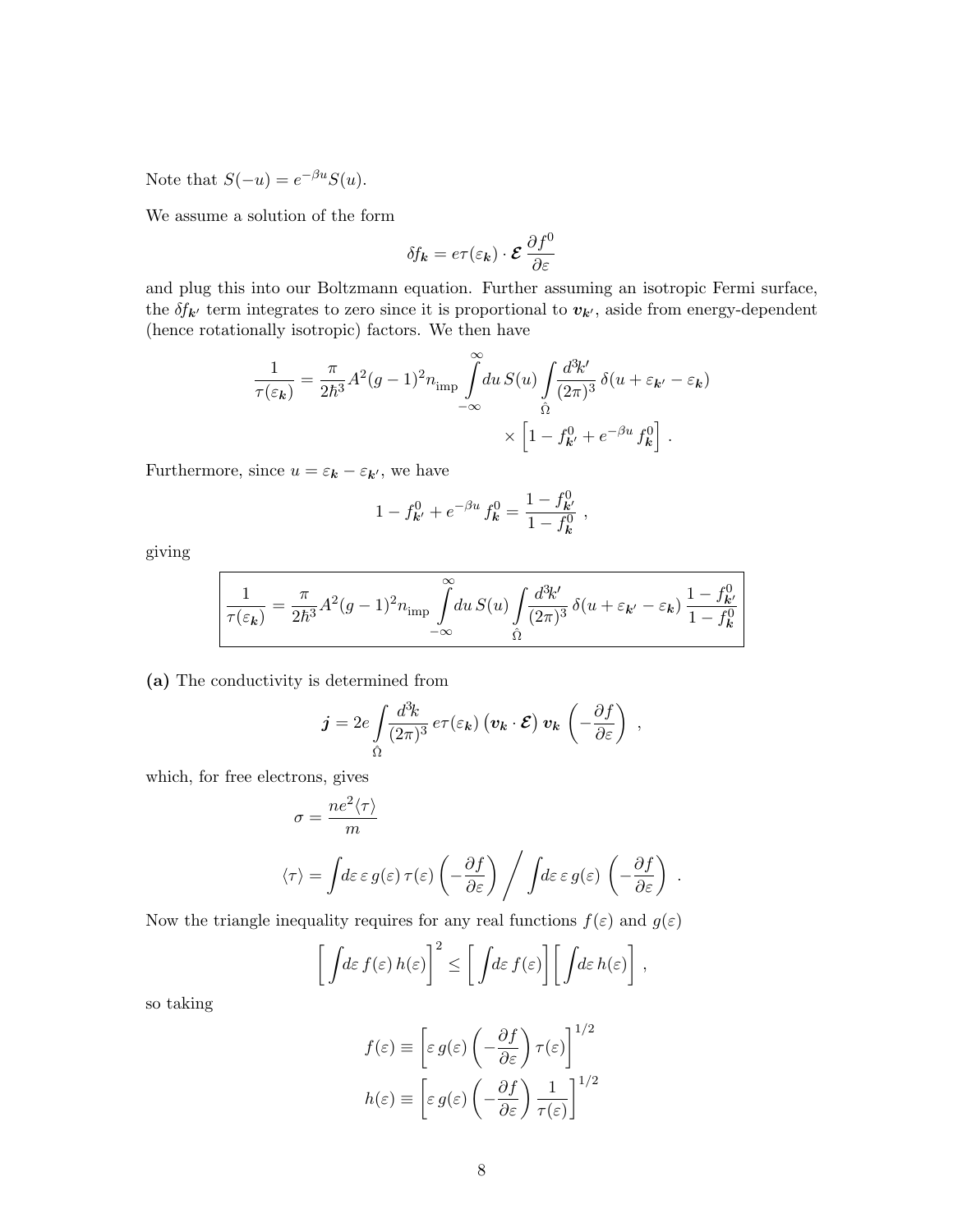we conclude

$$
\left\langle\tau(\varepsilon)\right\rangle\cdot\left\langle\frac{1}{\tau(\varepsilon)}\right\rangle\geq 1
$$

hence

$$
\rho = \frac{m}{ne^2 \langle \tau \rangle} \leq \frac{m}{ne^2} \left\langle \frac{1}{\tau} \right\rangle .
$$

(b) Let us compute  $\langle \tau^{-1} \rangle$ . Noting that

 $\langle$ 

$$
\left(-\frac{\partial f}{\partial \varepsilon}\right) = \beta f^0 \left(1 - f^0\right) ,
$$

we have

$$
\frac{1}{\tau}\Big\rangle = \frac{2m}{3n} \cdot \frac{\pi}{2\hbar^3} A^2 (g-1)^2 \beta n_{\rm imp} \int \frac{d^3k}{(2\pi)^3} \int \frac{d^3k'}{(2\pi)^3} \times \int du \, S(u) \, \delta(u+\varepsilon_{\mathbf{k}'}-\varepsilon_{\mathbf{k}}) \, f_{\mathbf{k}}^0 (1-f_{\mathbf{k}'}^0) \, \mathbf{v}_{\mathbf{k}}^2 \n= \frac{\pi m}{3\hbar n} \frac{A^2 (g-1)^2}{(2\pi)^6 \hbar^4} \beta \, n_{\rm imp} \int du \, S(u) \int d\varepsilon \int d\varepsilon' \, \delta(u+\varepsilon'-\varepsilon) \times f^0(\varepsilon) (1-f^0(\varepsilon')) \int dS_{\varepsilon} |v| \int dS_{\varepsilon'} |v'|^{-1} .
$$

The factor  $f^0(\varepsilon)(1-f^0(\varepsilon-u))$  varies on a scale  $k_B T$ . If  $k_B T \ll \mu$  and if  $u \ll \mu$  then we can approximate

$$
\int dS_{\varepsilon} |{\boldsymbol v}| \int dS_{\varepsilon'} |{\boldsymbol v}'|^{-1} \approx (4\pi k_{\rm F}^2)^2 ,
$$

and the energy integral becomes

$$
\int d\varepsilon f^{0}(\varepsilon)(1-f^{0}(\varepsilon)) = \frac{\omega}{e^{\beta \omega}-1}.
$$

Thus,

$$
\left\langle \frac{1}{\tau} \right\rangle = \frac{m}{12\pi^3 \hbar n} A^2 (g-1)^2 (k_F/\hbar)^4 n_{\rm imp} \int \! du \, \frac{\beta u}{e^{\beta u} - 1} \, S(u) \;,
$$

and

$$
\rho \le \frac{m}{ne^2} \left\langle \frac{1}{\tau} \right\rangle = \frac{3\pi}{8} \frac{mA^2(g-1)^2}{e^2\hbar \varepsilon_F} n_{\text{imp}} \int du \frac{\beta u}{e^{\beta u} - 1} S(u)
$$

since  $n = k_{\rm F}^3/3\pi^2$  and  $\varepsilon_{\rm F} = \hbar k_{\rm F}^2/2m$ . Note that

$$
\int du \frac{\beta u}{e^{\beta u} - 1} S(u) = \sum_{ij} \frac{\beta(E_j - E_i)}{e^{\beta(E_j - E_i)} - 1} \frac{e^{-\beta E_i}}{\sum_n e^{-\beta E_n}} \left| \langle j | J | i \rangle \right|^2
$$

$$
\equiv \sum_{ij} p_{ij} Q_{ji} ,
$$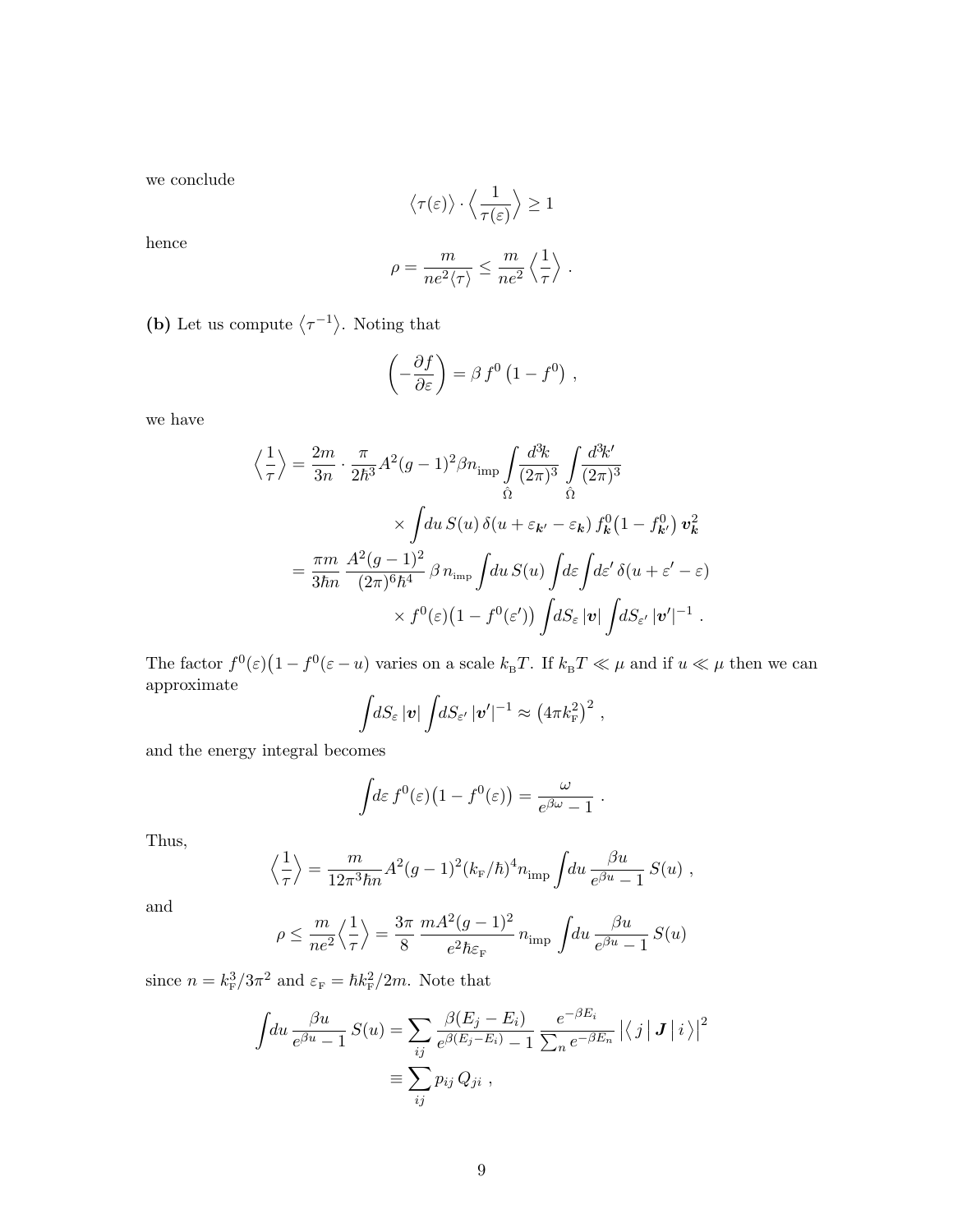where

$$
p_{ij} = \frac{\beta(E_j - E_i)}{e^{\beta(E_j - E_i)} - 1} \frac{e^{-\beta E_i}}{\sum_n e^{-\beta E_n}}
$$
  
\n
$$
Q_{ji} = \left| \langle j | J | i \rangle \right|^2 = \frac{1}{2} \left| \langle j | J^+ | i \rangle \right|^2 + \frac{1}{2} \left| \langle j | J^i | i \rangle \right|^2 + \left| \langle j | J^z | i \rangle \right|^2.
$$

Therefore, the upper bound on the resistivity is  $\rho_+ = \rho_0 p_{ij} Q_{ji}$ , with

$$
\rho_0 = \frac{3\pi m}{8^2} \, \frac{A^2 (g-1)^2}{\hbar^3 \varepsilon_{\rm F}} \, n_{\rm imp} \; .
$$

(c) At high temperatures,  $\beta u/(e^{\beta u}-1) \to 1$  and therefore  $p_{ij} \to P_i$ , independent of j. In this limit, then,

$$
\sum_{ij} p_{ij} Q_{ji} = \sum_{i} e^{-\beta E_i} \sum_{j} \left| \langle j | J | i \rangle \right|^2 / \sum_{n} e^{-\beta E_n}
$$

$$
= \sum_{i} \langle i | J^2 | i \rangle / \sum_{n} e^{-\beta E_n}
$$

$$
= J(J+1) .
$$

Hence,  $\rho_+ = J(J+1)\rho_0$  at high temperatures.

[5] Cyclotron resonance in Si and Ge – Both Si and Ge are indirect gap semiconductors with anisotropic conduction band minima and doubly degenerate valence band maxima. In Si, the conduction band minima occur along the  $\langle 100 \rangle$  ( $\langle \Gamma X \rangle$ ) directions, and are six-fold degenerate. The equal energy surfaces are cigar-shaped, and the effective mass along the  $\langle \Gamma X \rangle$  principal axes (the 'longitudinal' effective mass) is  $m_1^* \simeq 1.0 m_e$ , while the effective mass in the plane perpendicular to this axis (the 'transverse' effective mass) is  $m_t^* \simeq 0.20 m_e$ . The valence band maximum occurs at the unique  $\Gamma$  point, and there are two isotropic hole branches: a 'heavy' hole with  $m_{hh}^* \simeq 0.49 m_e$ , and a 'light' hole with  $m_{lh}^* \simeq 0.16 m_e$ .

In Ge, the conduction band minima occur at the fourfold degenerate L point (along the eight  $\langle 111 \rangle$  directions) with effective masses  $m_1^* \simeq 1.6 m_e$  and  $m_t^* \simeq 0.08 m_e$ . The valence band maximum again occurs at the  $\Gamma$  point, where the hole masses are  $m_{\rm hh}^* \simeq 0.34 \, m_{\rm e}$  and  $m<sub>lh</sub><sup>*</sup> \simeq 0.044 m<sub>e</sub>$ . Use the following figures to interpret the cyclotron resonance data shown below. Verify whether the data corroborate the quoted values of the effective masses in Si and Ge.

**Solution:** We found that  $\sigma_{\alpha\beta} = ne^2 \Gamma_{\alpha\beta}^{-1}$ , with

$$
\Gamma_{\alpha\beta} \equiv (\tau^{-1} - i\omega) m_{\alpha\beta} \pm \frac{e}{c} \epsilon_{\alpha\beta\gamma} B^{\gamma}
$$
\n
$$
= \begin{pmatrix}\n(\tau^{-1} - i\omega\tau) m_x^* & \pm eB_z/c & \mp eB_y/c \\
\mp eB_z/c & (\tau^{-1} - i\omega) m_y^* & \pm eB_x/c \\
\pm eB_y/c & \mp eB_x/c & (\tau^{-1} - i\omega) m_z^*\n\end{pmatrix}.
$$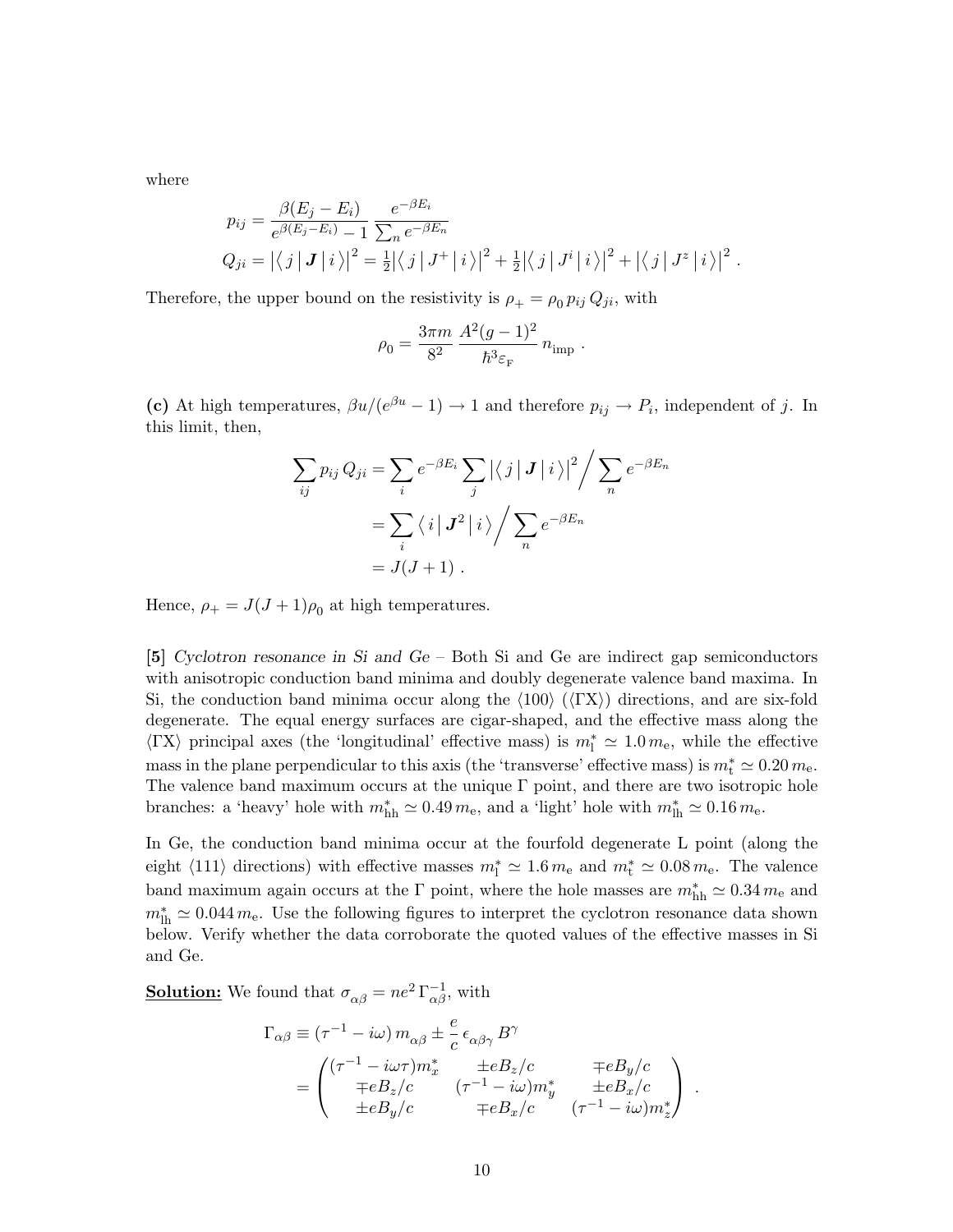

Figure 1: Constant energy surfaces near the conduction band minima in silicon. There are six symmetry-related ellipsoidal pockets whose long axes run along the  $\langle 100 \rangle$  directions.

The valence band maxima are isotropic in both cases, with

$$
m_{\text{hh}}^*(\text{Si}) \simeq 0.49 m_e
$$
  $m_{\text{hh}}^*(\text{Ge}) \simeq 0.34 m_e$   
 $m_{\text{lh}}^*(\text{Si}) \simeq 0.16 m_e$   $m_{\text{lh}}^*(\text{Ge}) \simeq 0.044 m_e$ .

With isotropic bands, the absorption is peaked at  $\omega = \omega_c = eB/m^*c$ , assuming  $\omega_c \tau \gg 1$ . Writing  $\omega = 2\pi f$ , the resonance occurs at a field

$$
B(f) = 2\pi f \cdot \frac{m^* c}{e}
$$
  
=  $\frac{hc}{e} \cdot \frac{m^*}{m_e} \cdot \frac{1}{2\pi a_B^2} \cdot \frac{hf}{(e^2/a_B)}$   
=  $3.58 \times 10^{-7} \text{ G} \cdot \frac{m^*}{m_e} \cdot f[\text{Hz}]$   
=  $8590 \text{ G} \cdot \frac{m^*}{m_e}$ ,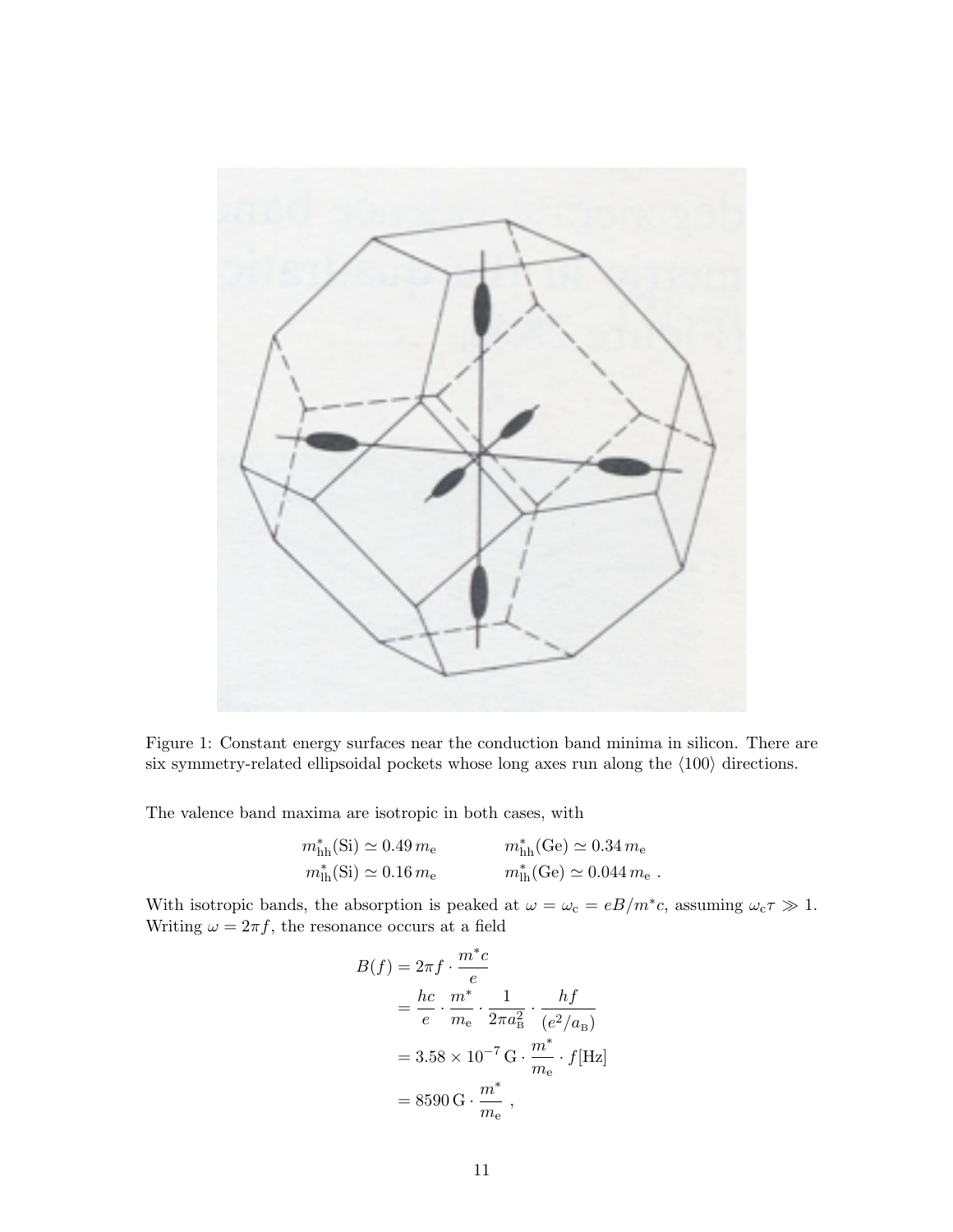

Figure 2: Cyclotron resonance data in Si (G. Dresselhaus et al., Phys, Rev, 98, 368 (1955).) The field lies in a (110) plane and makes an angle of  $30°$  with the [001] axis.

where we have used

$$
\frac{hc}{e} = 4.137 \times 10^{-7} \,\text{G} \cdot \text{cm}^2
$$

$$
a_B = \frac{\hbar^2}{m_e e^2} = 0.529 \,\text{\AA}
$$

$$
h = 4.136 \times 10^{-15} \,\text{eV} \cdot \text{s}
$$

$$
\frac{e^2}{a_B} = 27.2 \,\text{eV} = 2 \,\text{Ry}
$$

$$
f = 2.40 \times 10^{10} \,\text{Hz}
$$

Thus, we predict

$$
B_{hh}(Si) \simeq 4210 \text{ G}
$$
  $B_{hh}(Ge) \simeq 2920 \text{ G}$   
\n $B_{lh}(Si) \simeq 1370 \text{ G}$   $B_{lh}(Ge) \simeq 378 \text{ G}$ .

All of these look pretty good.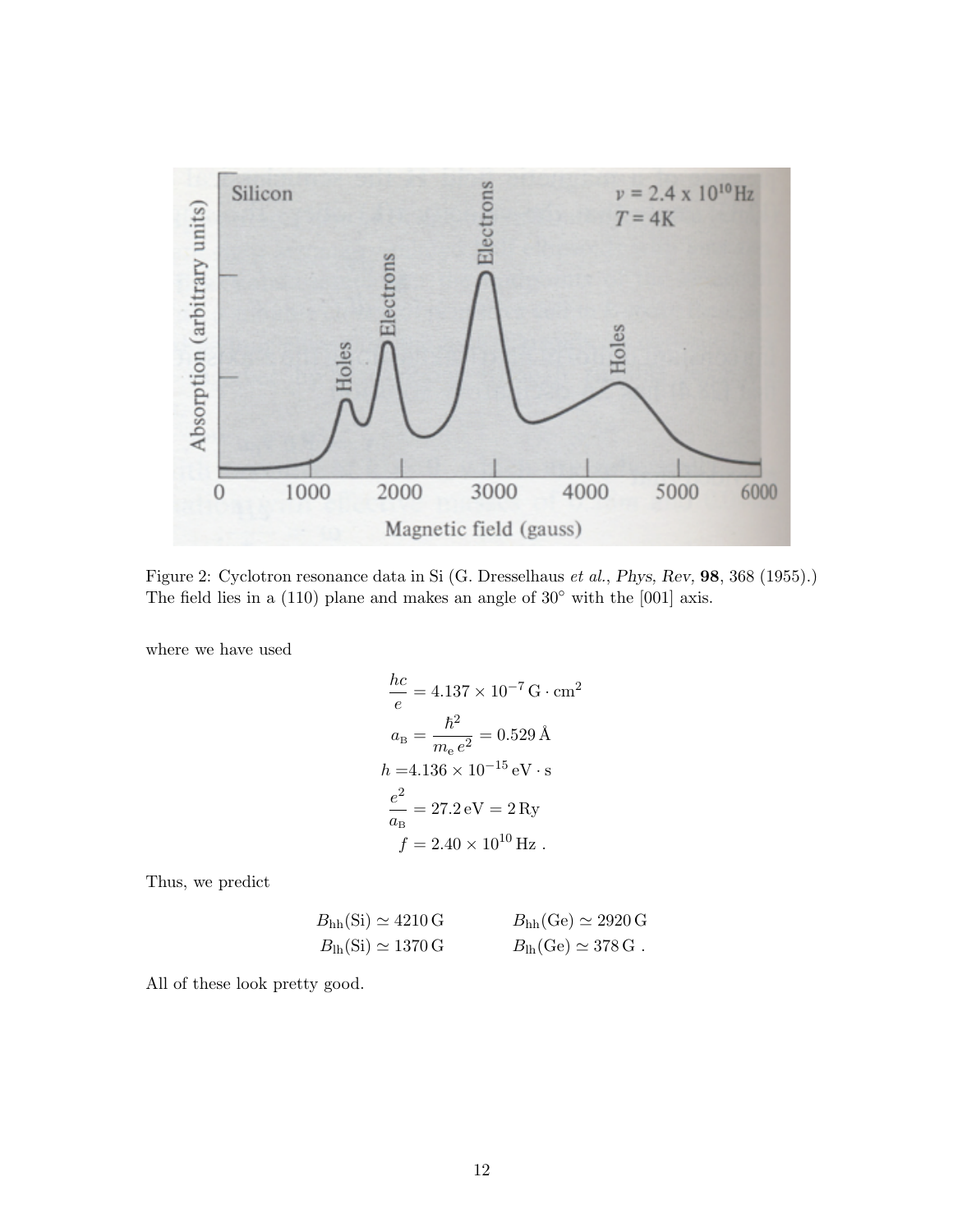

Figure 3: Constant energy surfaces near the conduction band minima in germanium. There are eight symmetry-related half-ellipsoids whose long axes run along the  $\langle 111 \rangle$  directions, and are centered on the midpoints of the hexagonal zone faces. With a suitable choice of primitive cell in  $k$ -space, these can be represented as four ellipsoids, the half-ellipsoids on opposite faces being joined together by translations through suitable reciprocal lattice vectors.

Now let us review the situation with electrons near the conduction band minima:

Si: 6-fold degenerate minima along  $\langle 100 \rangle$ Ge: 4-fold degenerate minima along  $\langle 111 \rangle$  (at L point)

| $m_1^*(\text{Si}) \simeq 1.0 \, m_e$             | $m_1^*(Ge) \simeq 1.6 m_e$                       |
|--------------------------------------------------|--------------------------------------------------|
| $m_{\rm t}^{*}(\rm Si) \simeq 0.20 \, m_{\rm e}$ | $m_{\rm t}^{*}({\rm Ge})\simeq 0.08 m_{\rm e}$ . |

The resonance condition is that  $\sigma_{\alpha\beta} = \infty$ , which for  $\tau > 0$  occurs only at complex frequencies, i.e. for real frequencies there are no true divergences, only resonances. The location of the resonance is determined by det  $\Gamma = 0$ . Taking the determinant, one finds

$$
\det \Gamma = (\tau^{-1} - i\omega) m_1^* \cdot \left\{ (\tau^{-1} - i\omega)^2 m_t^*^2 + \frac{e^2}{c^2} B_z^2 + \frac{m_t^*}{m_1^*} \frac{e^2}{c^2} \left( B_x^2 + B_y^2 \right) \right\}.
$$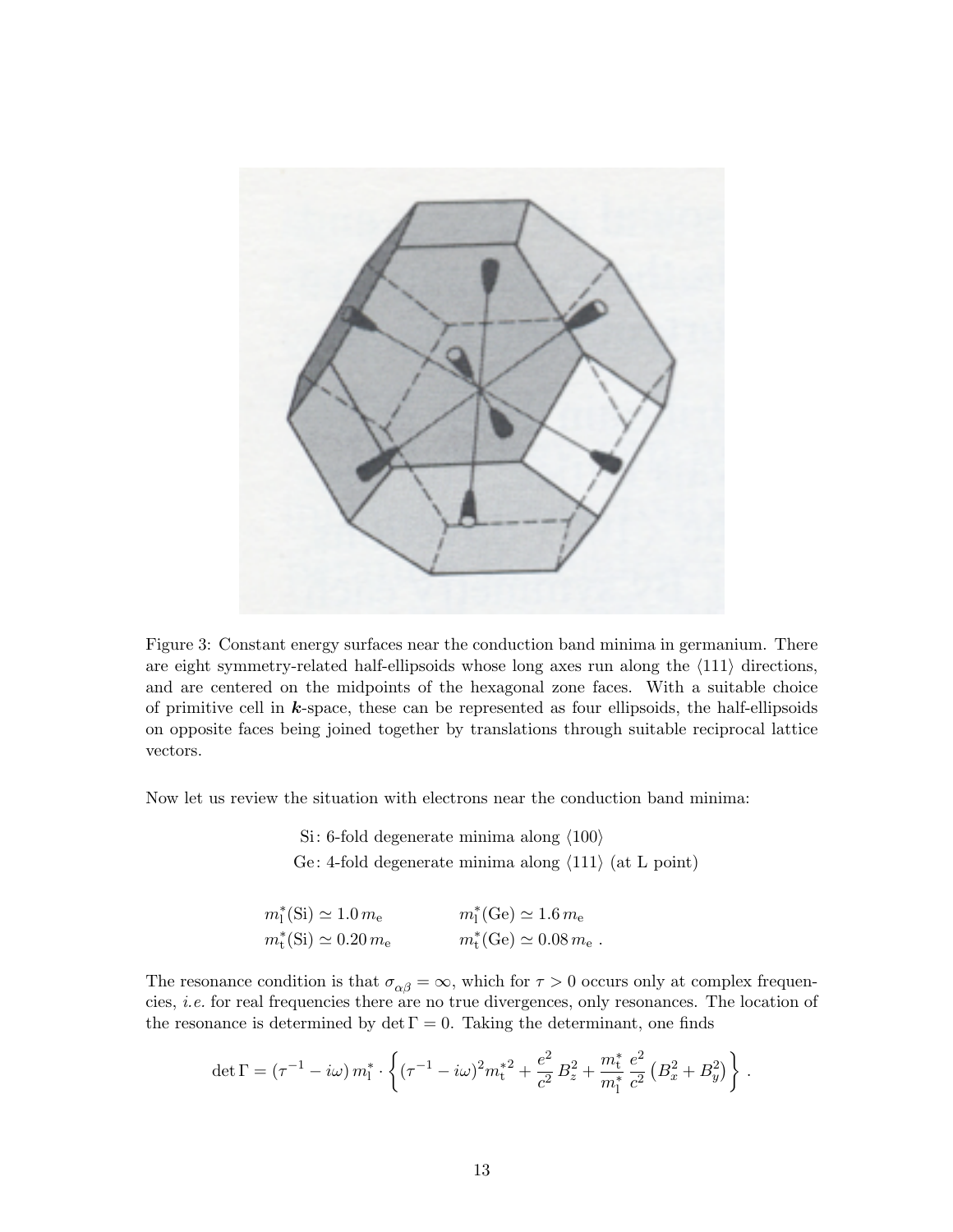

Figure 4: Cyclotron resonance data in Ge (G. Dresselhaus et al., Phys, Rev, 98, 368 (1955).) The field lies in a  $(110)$  plane and makes an angle of  $60°$  with the  $[001]$  axis.

Assuming  $\omega \tau \gg 1$ , the location of the resonance is given by

$$
\omega^2 = \left(\frac{eB_\parallel}{m_{\rm t}^*c}\right)^2 + \frac{m_{\rm t}^*}{m_{\rm l}^*} \left(\frac{e{\cal B}_\perp}{m_{\rm t}^*c}\right)^2\,,
$$

where  $B_{\parallel} \equiv B_z$  and  $B_{\perp} \equiv B_x \hat{x} + B_y \hat{y}$ . Let the polar angle of  $B$  be  $\theta$ , so  $B_{\parallel} = B \cos \theta$  and  $B_{\perp} = B \sin \theta$ . We then have

$$
\omega^2 = \left(\frac{eB}{m_t^*c}\right)^2 \left\{ \cos^2 \theta + \frac{m_t^*}{m_1^*} \sin^2 \theta \right\}
$$

$$
B(f) = 8600 \,\text{G} \cdot \left(\frac{m_t^*}{m_e}\right) / \sqrt{\cos^2 \theta + \frac{m_t^*}{m_1^*} \sin^2 \theta} \;,
$$

where again we take  $f = \omega/2\pi = 2.4 \times 10^{10}$  Hz.